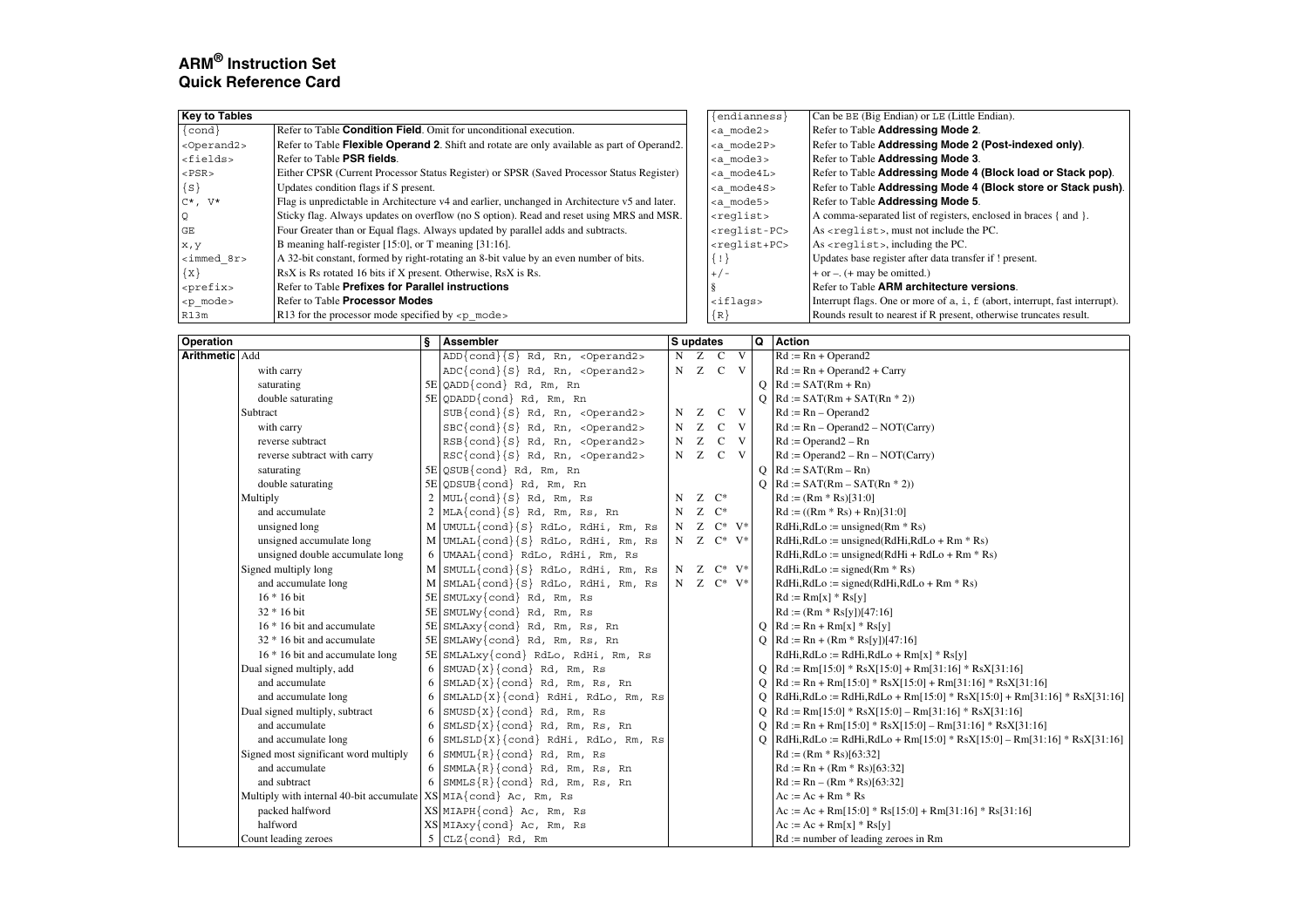| Operation       |                                        | ŝ | <b>Assembler</b>                                                  | Supdates Q GE Action |   |                                                                                                                                                 |
|-----------------|----------------------------------------|---|-------------------------------------------------------------------|----------------------|---|-------------------------------------------------------------------------------------------------------------------------------------------------|
| <b>Parallel</b> | Halfword-wise addition                 | 6 | <prefix>ADD16{cond} Rd, Rn, Rm</prefix>                           |                      |   | GE Rd[31:16] := Rn[31:16] + Rm[31:16], Rd[15:0] := Rn[15:0] + Rm[15:0]                                                                          |
|                 | arithmetic   Halfword-wise subtraction | 6 | <prefix>SUB16{cond} Rd, Rn, Rm</prefix>                           |                      |   | GE Rd[31:16] := Rn[31:16] - Rm[31:16], Rd[15:0] := Rn[15:0] - Rm[15:0]                                                                          |
|                 | Byte-wise addition                     | 6 | <prefix>ADD8{cond} Rd, Rn, Rm</prefix>                            |                      |   | GE   Rd[31:24] := Rn[31:24] + Rm[31:24], Rd[23:16] := Rn[23:16] + Rm[23:16],<br>$Rd[15:8] := Rn[15:8] + Rm[15:8], Rd[7:0] := Rn[7:0] + Rm[7:0]$ |
|                 | Byte-wise subtraction                  | 6 | <prefix>SUB8{cond} Rd, Rn, Rm</prefix>                            |                      |   | GE Rd[31:24] := Rn[31:24] - Rm[31:24], Rd[23:16] := Rn[23:16] - Rm[23:16],<br>$Rd[15:8] := Rn[15:8] - Rm[15:8], Rd[7:0] := Rn[7:0] - Rm[7:0]$   |
|                 | Halfword-wise exchange, add, subtract  |   | <prefix>ADDSUBX{cond} Rd, Rn, Rm</prefix>                         |                      |   | GE   Rd[31:16] := Rn[31:16] + Rm[15:0], Rd[15:0] := Rn[15:0] - Rm[31:16]                                                                        |
|                 | Halfword-wise exchange, subtract, add  |   | <prefix>SUBADDX{cond} Rd, Rn, Rm</prefix>                         |                      |   | GE   Rd[31:16] := Rn[31:16] - Rm[15:0], Rd[15:0] := Rn[15:0] + Rm[31:16]                                                                        |
|                 | Unsigned sum of absolute differences   |   | USAD8{cond} Rd, Rm, Rs                                            |                      |   | $Rd := Abs(Rm[31:24] - Rs[31:24]) + Abs(Rm[23:16] - Rs[23:16])$<br>+ Abs(Rm[15:8] – Rs[15:8]) + Abs(Rm[7:0] – Rs[7:0])                          |
|                 | and accumulate                         |   | $6$ USADA8 {cond} Rd, Rm, Rs, Rn                                  |                      |   | $Rd := Rn + Abs(Rm[31:24] - Rs[31:24]) + Abs(Rm[23:16] - Rs[23:16])$<br>+ Abs(Rm[15:8] – Rs[15:8]) + Abs(Rm[7:0] – Rs[7:0])                     |
| <b>Move</b>     | Move                                   |   | MOV{cond}{S} Rd, <operand2></operand2>                            | N Z C                |   | $Rd :=$ Operand2                                                                                                                                |
|                 | <b>NOT</b>                             |   | $MVN\{cond\{S\}$ Rd, <0perand2>                                   | N Z C                |   | $Rd := 0x$ FFFFFFFFFE EOR Operand2                                                                                                              |
|                 | PSR to register                        |   | $3$ MRS {cond} Rd, <psr></psr>                                    |                      |   | $Rd := PSR$                                                                                                                                     |
|                 | register to PSR                        | 3 | $MSR{cond} < PSR > $ , Rm                                         |                      |   | $PSR := Rm$ (selected bytes only)                                                                                                               |
|                 | immediate to PSR                       |   | 3 MSR{cond} <psr> <fields>, #<immed 8r=""></immed></fields></psr> |                      |   | $PSR := \text{immed } 8r \text{ (selected bytes only)}$                                                                                         |
|                 | 40-bit accumulator to register         |   | XS MRA{cond} RdLo, RdHi, Ac                                       |                      |   | $RdLo := Ac[31:0], RdHi := Ac[39:32]$                                                                                                           |
|                 | register to 40-bit accumulator         |   | XS MAR{cond} Ac, RdLo, RdHi                                       |                      |   | $Ac[31:0] := RdLo, Ac[39:32] := RdHi$                                                                                                           |
|                 | Copy                                   |   | $CPY\{\text{cond}\}\$ Rd, <0perand2>                              |                      |   | $Rd :=$ Operand2                                                                                                                                |
| Logical         | Test                                   |   | TST{cond} Rn, <operand2></operand2>                               | N Z C                |   | Update CPSR flags on Rn AND Operand2                                                                                                            |
|                 | Test equivalence                       |   | TEQ{cond} Rn, <operand2></operand2>                               | N Z C                |   | Update CPSR flags on Rn EOR Operand2                                                                                                            |
|                 | <b>AND</b>                             |   | $AND{cond}{S}$ , Rd, Rn, <0perand2>                               | N Z C                |   | $Rd := Rn$ AND Operand2                                                                                                                         |
|                 | <b>EOR</b>                             |   | $EOR{cond}{S}$ Rd, Rn, <0perand2>                                 | N Z C                |   | $Rd := Rn EOR$ Operand2                                                                                                                         |
|                 | <b>ORR</b>                             |   | $ORR{cond}{S}$ Rd, Rn, <0perand2>                                 | N Z C                |   | $Rd := Rn$ OR Operand2                                                                                                                          |
|                 | <b>Bit Clear</b>                       |   | BIC{cond}{S} Rd, Rn, <operand2></operand2>                        | N Z C                |   | $Rd := Rn$ AND NOT Operand2                                                                                                                     |
| Compare         | Compare                                |   | $CMP{cond}$ Rn, <operand2></operand2>                             | N Z C V              |   | Update CPSR flags on Rn - Operand2                                                                                                              |
|                 | negative                               |   | $CMN\{\text{cond}\}\$ Rn, <operand2></operand2>                   | N Z C V              |   | Update CPSR flags on Rn + Operand2                                                                                                              |
| <b>Saturate</b> | Signed saturate word, right shift      | 6 | $SSAT\{cond\}$ Rd, # <sat>, Rm{, ASR <sh>}</sh></sat>             |                      | Q | $Rd :=$ SignedSat((Rm ASR sh), sat). <sat> range 0-31, <sh> range 1-32.</sh></sat>                                                              |
|                 | left shift                             |   | $SSAT\{cond\}$ Rd, # <sat>, Rm{, LSL <sh>}</sh></sat>             |                      | Q | $Rd :=$ SignedSat((Rm LSL sh), sat). <sat> range 0-31, <sh> range 0-31.</sh></sat>                                                              |
|                 | Signed saturate two halfwords          | 6 | SSAT16{cond} Rd, # <sat>, Rm</sat>                                |                      | Q | $Rd[31:16] :=$ SignedSat $(Rm[31:16], sat)$ ,<br>$Rd[15:0] :=$ SignedSat $(Rm[15:0], sat)$ . <sat> range 0-15.</sat>                            |
|                 | Unsigned saturate word, right shift    |   | 6 $USAT\{cond\}$ Rd, # <sat>, Rm{, ASR <sh>}</sh></sat>           |                      | Q | $Rd :=$ UnsignedSat(( $Rm$ ASR sh), sat). <sat> range 0-31, <sh> range 1-32.</sh></sat>                                                         |
|                 | left shift                             |   | $USAT\{cond\}$ Rd, # <sat>, Rm{, LSL <sh>}</sh></sat>             |                      | Q | $Rd := UnsignedSat((Rm LSL sh), sat)$ . <sat> range 0-31, <sh> range 0-31.</sh></sat>                                                           |
|                 | Unsigned saturate two halfwords        |   | $6$ USAT16{cond} Rd, # <sat>, Rm</sat>                            |                      | O | $Rd[31:16] :=$ UnsignedSat $(Rm[31:16], sat)$ ,<br>$Rd[15:0] :=$ UnsignedSat $(Rm[15:0], \text{sat})$ . <sat> range 0-15.</sat>                 |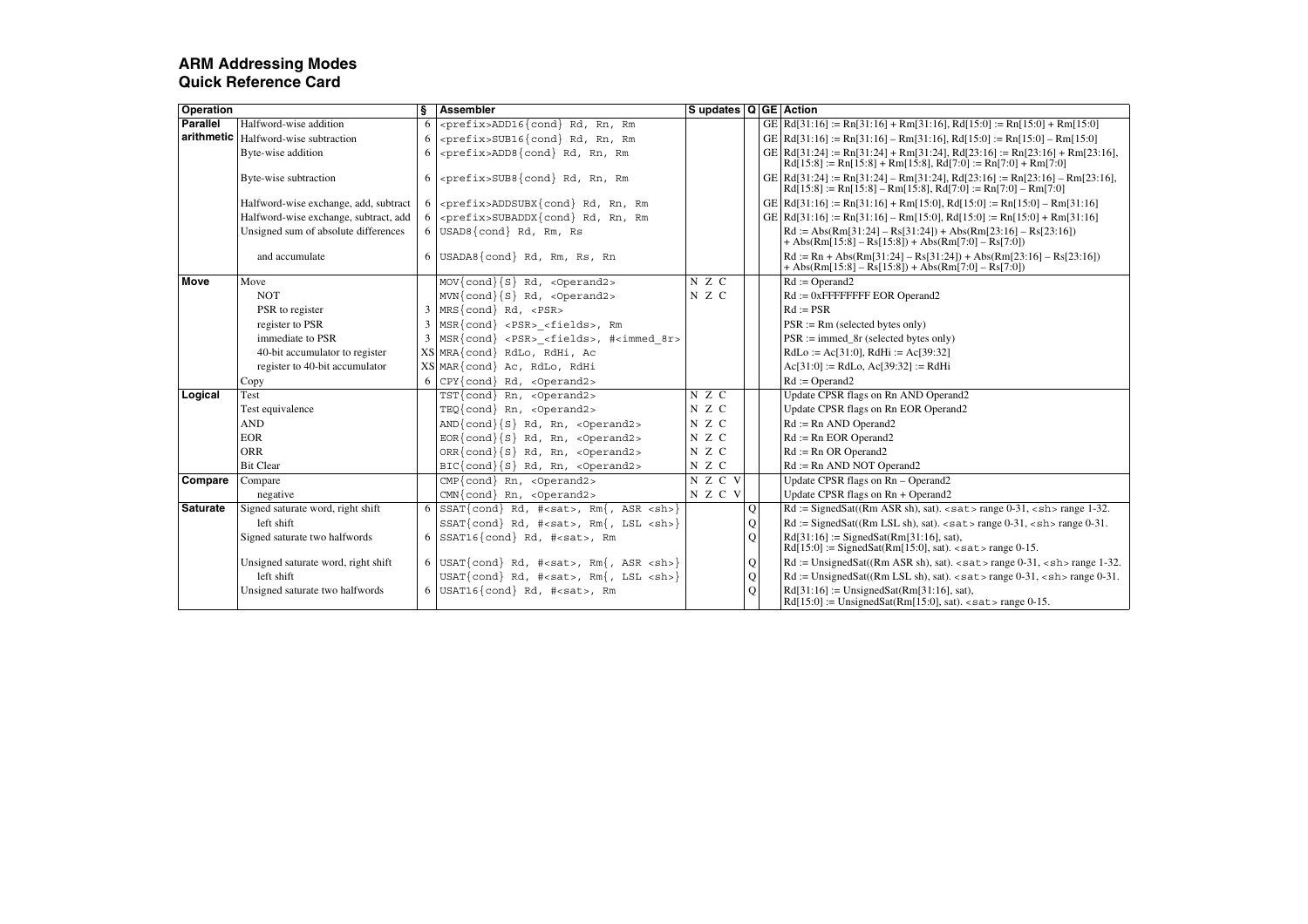# **ARM Instruction Set Quick Reference Card**

| Pack<br>$Rd[15:0] := Rn[15:0], Rd[31:16] := (Rm LSL sh)[31:16], sh 0-31.$<br>Pack halfword bottom + top<br>$PKHBT\{cond\}$ Rd, Rn, Rm{, LSL # <sh>}<br/>6<br/>Pack halfword top + bottom<br/>6<br/>PKHTB{cond} Rd, Rn, Rm{, ASR #<sh>}<br/><math>Rd[31:16] := Rn[31:16]</math>, <math>Rd[15:0] := (Rm ASR sh)[15:0]</math>. sh 1-32.<br/><math>Rd[31:0] :=</math>SignExtend((Rm ROR <math>(8 * sh)</math>)[15:0]), sh 0-3.<br/>Signed<br/>Halfword to word<br/><math>SXTH\{cond\}</math> Rd, Rm{, ROR #<sh>}<br/>6<br/>extend<br/>6<br/><math>\texttt{SXTB16}\{\texttt{cond}\}\</math> Rd, Rm{, ROR #<sh>}<br/><math>Rd[31:16] :=</math> SignExtend((Rm ROR <math>(8 * sh)</math>)[23:16]),<br/>Two bytes to halfwords<br/><math>Rd[15:0] :=</math> SignExtend((Rm ROR <math>(8 * sh)</math>)[7:0]). sh 0-3.<br/>Byte to word<br/>6<br/><math>Rd[31:0] :=</math> SignExtend((Rm ROR <math>(8 * sh)</math>)[7:0]). sh 0-3.<br/>SXTB{cond} Rd, Rm{, ROR #<sh>}<br/>Halfword to word<br/><math>UXTH\{cond\}</math> Rd, Rm{, ROR #<sh>}<br/><math>Rd[31:0] := ZeroExtend((Rm ROR (8 * sh))[15:0])</math>. sh 0-3.<br/><b>Unsigned</b><br/>6<br/>extend<br/>Two bytes to halfwords<br/>6<br/><math>UXTB16{cond}</math> Rd, Rm{, ROR #<sh>}<br/><math>Rd[31:16] := ZeroExtend((Rm ROR (8 * sh))[23:16]),</math><br/><math>Rd[15:0] := ZeroExtend((Rm ROR (8 * sh))[7:0])</math>. sh 0-3.<br/>Byte to word<br/>6<br/><math>UXTB{cond}</math> Rd, Rm{, ROR #<sh>}<br/><math>Rd[31:0] := ZeroExtend((Rm ROR (8 * sh))[7:0])</math>. sh 0-3.<br/><math>\text{SXTAH}\{\text{cond}\}\</math> Rd, Rn, Rm{, ROR #<sh>}<br/>Halfword to word, add<br/><math>Rd[31:0] := Rn[31:0] + SignExtend((Rm ROR (8 * sh))[15:0])</math>. sh 0-3.<br/>Signed<br/>6<br/>extend<br/>6<br/><math>\texttt{SXTABLE} \{\texttt{cond}\}\</math> Rd, Rn, Rm{, ROR #<sh>}<br/>Two bytes to halfwords, add<br/><math>Rd[31:16] := Rn[31:16] + SignExtend((Rm ROR (8 * sh))[23:16]),</math><br/>with add<br/><math>Rd[15:0] := Rn[15:0] + SignExtend((Rm ROR (8 * sh))[7:0])</math>. sh 0-3.<br/>6<br/><math>Rd[31:0] := Rn[31:0] + SignExtend((Rm ROR (8 * sh))[7:0]) \cdot sh 0-3.</math><br/>Byte to word, add<br/><math>\text{SXTABLE}\{\text{cond}\}\</math> Rd, Rn, Rm{, ROR #<sh>}<br/><b>Unsigned</b><br/>Halfword to word, add<br/><math>UXTAH\{cond\}</math> Rd, Rn, Rm<math>\{</math>,<br/><math>Rd[31:0] := Rn[31:0] + ZeroExtend(Rm ROR (8 * sh))[15:0])</math>. sh 0-3.<br/>6<br/><math>ROR</math> <math>#&lt;</math>sh&gt;<math>\}</math><br/>extend<br/>6<br/>UXTAB16{cond} Rd, Rn, Rm{, ROR #<sh>}<br/>Two bytes to halfwords, add<br/><math>Rd[31:16] := Rn[31:16] + ZeroExtend((Rm ROR (8 * sh))[23:16]),</math><br/>with add<br/><math>Rd[15:0] := Rn[15:0] + ZeroExtend((Rm ROR (8 * sh))[7:0])</math>. sh 0-3.<br/>6<br/><math>UXTABLE{cond}</math> Rd, Rn, Rm{, ROR #<sh>}<br/><math>Rd[31:0] := Rn[31:0] + ZeroExtend((Rm ROR (8 * sh))[7:0])</math>. sh 0-3.<br/>Byte to word, add<br/>REV{cond} Rd, Rm<br/><math>Rd[31:24] := Rm[7:0], Rd[23:16] := Rm[15:8],</math><br/><b>Reverse</b><br/>In word<br/>6<br/><math>Rd[15:8] := Rm[23:16], Rd[7:0] := Rm[31:24]</math><br/>bytes<br/>In both halfwords<br/><math>REVI6{cond}</math> Rd, Rm<br/><math>Rd[15:8] := Rm[7:0], Rd[7:0] := Rm[15:8],</math><br/>6<br/><math>Rd[31:24] := Rm[23:16]</math>, <math>Rd[23:16] := Rm[31:24]</math><br/>In low halfword, sign extend<br/>6<br/>REVSH{cond} Rd, Rm<br/><math>Rd[15:8] := Rm[7:0], Rd[7:0] := Rm[15:8],</math><br/><math>Rd[31:16] := Rm[7] * &amp; FFFF</math><br/><math>Rd[7:0] := Rn[7:0]</math> if <math>GE[0] = 1</math>, else <math>Rd[7:0] := Rm[7:0]</math><br/><b>Select</b><br/>Select bytes<br/>6<br/><math>SEL{cond}</math> Rd, Rn, Rm<br/>Bits[15:8], [23:16], [31:24] selected similarly by GE[1], GE[2], GE[3]<br/><b>Branch</b><br/><math>R15 :=</math>label<br/>label must be within <math>\pm 32Mb</math><br/><b>Branch</b><br/>B{cond} label<br/>of current instruction.<br/>with link<br/>BL{cond} label<br/><math>R14</math>: = address of next instruction, <math>R15</math>: = label<br/>label must be within <math>\pm 32Mb</math><br/>of current instruction.<br/><math>4T,5</math> BX {cond} Rm<br/><math>R15 := Rm</math>, Change to Thumb if <math>Rm[0]</math> is 1<br/>and exchange<br/>with link and exchange (1)<br/>5T BLX label<br/><math>R14</math>: = address of next instruction, <math>R15</math>: = label, Change to Thumb<br/>Cannot be conditional.<br/>label must be within <math>\pm 32Mb</math><br/>of current instruction.<br/>with link and exchange (2)<br/><math>BLX</math>{cond} Rm<br/><math>R14</math>: = address of next instruction, <math>R15</math>: = <math>Rm[31:1]</math><br/>5<br/>Change to Thumb if Rm[0] is 1<br/>and change to Java state<br/>5J, 6<br/><math>BXJ\</math>cond Rm<br/>Change to Java state<br/>Processor<br/><math>CPSID</math> <iflags> {, #<p_mode>}<br/>Disable specified interrups, optional change mode.<br/>Change processor state<br/>Cannot be conditional.<br/>6<br/>state<br/>Enable specified interrups, optional change mode.<br/>Cannot be conditional.<br/>6<br/>CPSIE <iflags> <math>\{ , # &lt; p \text{ mode} &gt; \}</math><br/>change<br/>Change processor mode<br/>CPS #<p mode=""><br/>Cannot be conditional.<br/>6<br/>SETEND <endianness><br/>Set endianness<br/>6<br/>Sets endianness for loads and saves.<br/>Cannot be conditional.<br/><endianness> can be BE (Big Endian) or LE (Little Endian).<br/><math>[R13m] := R14</math>, <math>[R13m + 4] := CPSR</math><br/>6<br/><math>SRS &lt; a</math> mode4S&gt; #<p mode="">{!}<br/>Cannot be conditional.<br/>Store return state<br/><math>RFE &lt; a</math> mode4L&gt; <math>Rn</math>{!}<br/><math>PC := [Rn], CPSR := [Rn + 4]</math><br/>Return from exception<br/>6<br/>Cannot be conditional.<br/>5<br/>Prefetch abort or enter debug state.<br/><b>Breakpoint</b><br/>BKPT <immed 16=""><br/>Cannot be conditional.<br/><b>Software</b><br/>24-bit value encoded<br/>Software interrupt<br/><math>SWI{cond} &lt; inmed 24</math><br/>Software interrupt processor exception.<br/>in instruction.<br/>interrupt<br/>No Op<br/>No operation<br/>5<br/><b>NOP</b><br/>None</immed></p></endianness></endianness></p></iflags></p_mode></iflags></sh></sh></sh></sh></sh></sh></sh></sh></sh></sh></sh></sh></sh> | Operation | ş | Assembler | <b>Action</b> | <b>Notes</b> |
|-----------------------------------------------------------------------------------------------------------------------------------------------------------------------------------------------------------------------------------------------------------------------------------------------------------------------------------------------------------------------------------------------------------------------------------------------------------------------------------------------------------------------------------------------------------------------------------------------------------------------------------------------------------------------------------------------------------------------------------------------------------------------------------------------------------------------------------------------------------------------------------------------------------------------------------------------------------------------------------------------------------------------------------------------------------------------------------------------------------------------------------------------------------------------------------------------------------------------------------------------------------------------------------------------------------------------------------------------------------------------------------------------------------------------------------------------------------------------------------------------------------------------------------------------------------------------------------------------------------------------------------------------------------------------------------------------------------------------------------------------------------------------------------------------------------------------------------------------------------------------------------------------------------------------------------------------------------------------------------------------------------------------------------------------------------------------------------------------------------------------------------------------------------------------------------------------------------------------------------------------------------------------------------------------------------------------------------------------------------------------------------------------------------------------------------------------------------------------------------------------------------------------------------------------------------------------------------------------------------------------------------------------------------------------------------------------------------------------------------------------------------------------------------------------------------------------------------------------------------------------------------------------------------------------------------------------------------------------------------------------------------------------------------------------------------------------------------------------------------------------------------------------------------------------------------------------------------------------------------------------------------------------------------------------------------------------------------------------------------------------------------------------------------------------------------------------------------------------------------------------------------------------------------------------------------------------------------------------------------------------------------------------------------------------------------------------------------------------------------------------------------------------------------------------------------------------------------------------------------------------------------------------------------------------------------------------------------------------------------------------------------------------------------------------------------------------------------------------------------------------------------------------------------------------------------------------------------------------------------------------------------------------------------------------------------------------------------------------------------------------------------------------------------------------------------------------------------------------------------------------------------------------------------------------------------------------------------------------------------------------------------------------------------------------------------------------------------------------------------------------------------------------------------------------------------------------------------------------------------------------------------------------------------------------------------------------------------------------------------------------------------------------------------------------------------------------------------------------------------------------------------------------------------------------------------------------------------------------------------------------------------------------------------------------------------------------------------------------------------------------------------------------------------------------------------------------------------------------------------------------------------------------------------------------------------------------------------------------------------------------------------------------------------------------------------------------------------------------------------------------------------------------------------------------------------------------------------------------------------------------------------------------------------------------------------------------------------------------------------------------------------------------------------------------------------------------------------------------------------------------------------------------------------------------------------------------------------------------------------------------------------------------------------------------------------------------------------------------------------------------|-----------|---|-----------|---------------|--------------|
|                                                                                                                                                                                                                                                                                                                                                                                                                                                                                                                                                                                                                                                                                                                                                                                                                                                                                                                                                                                                                                                                                                                                                                                                                                                                                                                                                                                                                                                                                                                                                                                                                                                                                                                                                                                                                                                                                                                                                                                                                                                                                                                                                                                                                                                                                                                                                                                                                                                                                                                                                                                                                                                                                                                                                                                                                                                                                                                                                                                                                                                                                                                                                                                                                                                                                                                                                                                                                                                                                                                                                                                                                                                                                                                                                                                                                                                                                                                                                                                                                                                                                                                                                                                                                                                                                                                                                                                                                                                                                                                                                                                                                                                                                                                                                                                                                                                                                                                                                                                                                                                                                                                                                                                                                                                                                                                                                                                                                                                                                                                                                                                                                                                                                                                                                                                                                                                                                                                                                                                                                                                                                                                                                                                                                                                                                                                                                                       |           |   |           |               |              |
|                                                                                                                                                                                                                                                                                                                                                                                                                                                                                                                                                                                                                                                                                                                                                                                                                                                                                                                                                                                                                                                                                                                                                                                                                                                                                                                                                                                                                                                                                                                                                                                                                                                                                                                                                                                                                                                                                                                                                                                                                                                                                                                                                                                                                                                                                                                                                                                                                                                                                                                                                                                                                                                                                                                                                                                                                                                                                                                                                                                                                                                                                                                                                                                                                                                                                                                                                                                                                                                                                                                                                                                                                                                                                                                                                                                                                                                                                                                                                                                                                                                                                                                                                                                                                                                                                                                                                                                                                                                                                                                                                                                                                                                                                                                                                                                                                                                                                                                                                                                                                                                                                                                                                                                                                                                                                                                                                                                                                                                                                                                                                                                                                                                                                                                                                                                                                                                                                                                                                                                                                                                                                                                                                                                                                                                                                                                                                                       |           |   |           |               |              |
|                                                                                                                                                                                                                                                                                                                                                                                                                                                                                                                                                                                                                                                                                                                                                                                                                                                                                                                                                                                                                                                                                                                                                                                                                                                                                                                                                                                                                                                                                                                                                                                                                                                                                                                                                                                                                                                                                                                                                                                                                                                                                                                                                                                                                                                                                                                                                                                                                                                                                                                                                                                                                                                                                                                                                                                                                                                                                                                                                                                                                                                                                                                                                                                                                                                                                                                                                                                                                                                                                                                                                                                                                                                                                                                                                                                                                                                                                                                                                                                                                                                                                                                                                                                                                                                                                                                                                                                                                                                                                                                                                                                                                                                                                                                                                                                                                                                                                                                                                                                                                                                                                                                                                                                                                                                                                                                                                                                                                                                                                                                                                                                                                                                                                                                                                                                                                                                                                                                                                                                                                                                                                                                                                                                                                                                                                                                                                                       |           |   |           |               |              |
|                                                                                                                                                                                                                                                                                                                                                                                                                                                                                                                                                                                                                                                                                                                                                                                                                                                                                                                                                                                                                                                                                                                                                                                                                                                                                                                                                                                                                                                                                                                                                                                                                                                                                                                                                                                                                                                                                                                                                                                                                                                                                                                                                                                                                                                                                                                                                                                                                                                                                                                                                                                                                                                                                                                                                                                                                                                                                                                                                                                                                                                                                                                                                                                                                                                                                                                                                                                                                                                                                                                                                                                                                                                                                                                                                                                                                                                                                                                                                                                                                                                                                                                                                                                                                                                                                                                                                                                                                                                                                                                                                                                                                                                                                                                                                                                                                                                                                                                                                                                                                                                                                                                                                                                                                                                                                                                                                                                                                                                                                                                                                                                                                                                                                                                                                                                                                                                                                                                                                                                                                                                                                                                                                                                                                                                                                                                                                                       |           |   |           |               |              |
|                                                                                                                                                                                                                                                                                                                                                                                                                                                                                                                                                                                                                                                                                                                                                                                                                                                                                                                                                                                                                                                                                                                                                                                                                                                                                                                                                                                                                                                                                                                                                                                                                                                                                                                                                                                                                                                                                                                                                                                                                                                                                                                                                                                                                                                                                                                                                                                                                                                                                                                                                                                                                                                                                                                                                                                                                                                                                                                                                                                                                                                                                                                                                                                                                                                                                                                                                                                                                                                                                                                                                                                                                                                                                                                                                                                                                                                                                                                                                                                                                                                                                                                                                                                                                                                                                                                                                                                                                                                                                                                                                                                                                                                                                                                                                                                                                                                                                                                                                                                                                                                                                                                                                                                                                                                                                                                                                                                                                                                                                                                                                                                                                                                                                                                                                                                                                                                                                                                                                                                                                                                                                                                                                                                                                                                                                                                                                                       |           |   |           |               |              |
|                                                                                                                                                                                                                                                                                                                                                                                                                                                                                                                                                                                                                                                                                                                                                                                                                                                                                                                                                                                                                                                                                                                                                                                                                                                                                                                                                                                                                                                                                                                                                                                                                                                                                                                                                                                                                                                                                                                                                                                                                                                                                                                                                                                                                                                                                                                                                                                                                                                                                                                                                                                                                                                                                                                                                                                                                                                                                                                                                                                                                                                                                                                                                                                                                                                                                                                                                                                                                                                                                                                                                                                                                                                                                                                                                                                                                                                                                                                                                                                                                                                                                                                                                                                                                                                                                                                                                                                                                                                                                                                                                                                                                                                                                                                                                                                                                                                                                                                                                                                                                                                                                                                                                                                                                                                                                                                                                                                                                                                                                                                                                                                                                                                                                                                                                                                                                                                                                                                                                                                                                                                                                                                                                                                                                                                                                                                                                                       |           |   |           |               |              |
|                                                                                                                                                                                                                                                                                                                                                                                                                                                                                                                                                                                                                                                                                                                                                                                                                                                                                                                                                                                                                                                                                                                                                                                                                                                                                                                                                                                                                                                                                                                                                                                                                                                                                                                                                                                                                                                                                                                                                                                                                                                                                                                                                                                                                                                                                                                                                                                                                                                                                                                                                                                                                                                                                                                                                                                                                                                                                                                                                                                                                                                                                                                                                                                                                                                                                                                                                                                                                                                                                                                                                                                                                                                                                                                                                                                                                                                                                                                                                                                                                                                                                                                                                                                                                                                                                                                                                                                                                                                                                                                                                                                                                                                                                                                                                                                                                                                                                                                                                                                                                                                                                                                                                                                                                                                                                                                                                                                                                                                                                                                                                                                                                                                                                                                                                                                                                                                                                                                                                                                                                                                                                                                                                                                                                                                                                                                                                                       |           |   |           |               |              |
|                                                                                                                                                                                                                                                                                                                                                                                                                                                                                                                                                                                                                                                                                                                                                                                                                                                                                                                                                                                                                                                                                                                                                                                                                                                                                                                                                                                                                                                                                                                                                                                                                                                                                                                                                                                                                                                                                                                                                                                                                                                                                                                                                                                                                                                                                                                                                                                                                                                                                                                                                                                                                                                                                                                                                                                                                                                                                                                                                                                                                                                                                                                                                                                                                                                                                                                                                                                                                                                                                                                                                                                                                                                                                                                                                                                                                                                                                                                                                                                                                                                                                                                                                                                                                                                                                                                                                                                                                                                                                                                                                                                                                                                                                                                                                                                                                                                                                                                                                                                                                                                                                                                                                                                                                                                                                                                                                                                                                                                                                                                                                                                                                                                                                                                                                                                                                                                                                                                                                                                                                                                                                                                                                                                                                                                                                                                                                                       |           |   |           |               |              |
|                                                                                                                                                                                                                                                                                                                                                                                                                                                                                                                                                                                                                                                                                                                                                                                                                                                                                                                                                                                                                                                                                                                                                                                                                                                                                                                                                                                                                                                                                                                                                                                                                                                                                                                                                                                                                                                                                                                                                                                                                                                                                                                                                                                                                                                                                                                                                                                                                                                                                                                                                                                                                                                                                                                                                                                                                                                                                                                                                                                                                                                                                                                                                                                                                                                                                                                                                                                                                                                                                                                                                                                                                                                                                                                                                                                                                                                                                                                                                                                                                                                                                                                                                                                                                                                                                                                                                                                                                                                                                                                                                                                                                                                                                                                                                                                                                                                                                                                                                                                                                                                                                                                                                                                                                                                                                                                                                                                                                                                                                                                                                                                                                                                                                                                                                                                                                                                                                                                                                                                                                                                                                                                                                                                                                                                                                                                                                                       |           |   |           |               |              |
|                                                                                                                                                                                                                                                                                                                                                                                                                                                                                                                                                                                                                                                                                                                                                                                                                                                                                                                                                                                                                                                                                                                                                                                                                                                                                                                                                                                                                                                                                                                                                                                                                                                                                                                                                                                                                                                                                                                                                                                                                                                                                                                                                                                                                                                                                                                                                                                                                                                                                                                                                                                                                                                                                                                                                                                                                                                                                                                                                                                                                                                                                                                                                                                                                                                                                                                                                                                                                                                                                                                                                                                                                                                                                                                                                                                                                                                                                                                                                                                                                                                                                                                                                                                                                                                                                                                                                                                                                                                                                                                                                                                                                                                                                                                                                                                                                                                                                                                                                                                                                                                                                                                                                                                                                                                                                                                                                                                                                                                                                                                                                                                                                                                                                                                                                                                                                                                                                                                                                                                                                                                                                                                                                                                                                                                                                                                                                                       |           |   |           |               |              |
|                                                                                                                                                                                                                                                                                                                                                                                                                                                                                                                                                                                                                                                                                                                                                                                                                                                                                                                                                                                                                                                                                                                                                                                                                                                                                                                                                                                                                                                                                                                                                                                                                                                                                                                                                                                                                                                                                                                                                                                                                                                                                                                                                                                                                                                                                                                                                                                                                                                                                                                                                                                                                                                                                                                                                                                                                                                                                                                                                                                                                                                                                                                                                                                                                                                                                                                                                                                                                                                                                                                                                                                                                                                                                                                                                                                                                                                                                                                                                                                                                                                                                                                                                                                                                                                                                                                                                                                                                                                                                                                                                                                                                                                                                                                                                                                                                                                                                                                                                                                                                                                                                                                                                                                                                                                                                                                                                                                                                                                                                                                                                                                                                                                                                                                                                                                                                                                                                                                                                                                                                                                                                                                                                                                                                                                                                                                                                                       |           |   |           |               |              |
|                                                                                                                                                                                                                                                                                                                                                                                                                                                                                                                                                                                                                                                                                                                                                                                                                                                                                                                                                                                                                                                                                                                                                                                                                                                                                                                                                                                                                                                                                                                                                                                                                                                                                                                                                                                                                                                                                                                                                                                                                                                                                                                                                                                                                                                                                                                                                                                                                                                                                                                                                                                                                                                                                                                                                                                                                                                                                                                                                                                                                                                                                                                                                                                                                                                                                                                                                                                                                                                                                                                                                                                                                                                                                                                                                                                                                                                                                                                                                                                                                                                                                                                                                                                                                                                                                                                                                                                                                                                                                                                                                                                                                                                                                                                                                                                                                                                                                                                                                                                                                                                                                                                                                                                                                                                                                                                                                                                                                                                                                                                                                                                                                                                                                                                                                                                                                                                                                                                                                                                                                                                                                                                                                                                                                                                                                                                                                                       |           |   |           |               |              |
|                                                                                                                                                                                                                                                                                                                                                                                                                                                                                                                                                                                                                                                                                                                                                                                                                                                                                                                                                                                                                                                                                                                                                                                                                                                                                                                                                                                                                                                                                                                                                                                                                                                                                                                                                                                                                                                                                                                                                                                                                                                                                                                                                                                                                                                                                                                                                                                                                                                                                                                                                                                                                                                                                                                                                                                                                                                                                                                                                                                                                                                                                                                                                                                                                                                                                                                                                                                                                                                                                                                                                                                                                                                                                                                                                                                                                                                                                                                                                                                                                                                                                                                                                                                                                                                                                                                                                                                                                                                                                                                                                                                                                                                                                                                                                                                                                                                                                                                                                                                                                                                                                                                                                                                                                                                                                                                                                                                                                                                                                                                                                                                                                                                                                                                                                                                                                                                                                                                                                                                                                                                                                                                                                                                                                                                                                                                                                                       |           |   |           |               |              |
|                                                                                                                                                                                                                                                                                                                                                                                                                                                                                                                                                                                                                                                                                                                                                                                                                                                                                                                                                                                                                                                                                                                                                                                                                                                                                                                                                                                                                                                                                                                                                                                                                                                                                                                                                                                                                                                                                                                                                                                                                                                                                                                                                                                                                                                                                                                                                                                                                                                                                                                                                                                                                                                                                                                                                                                                                                                                                                                                                                                                                                                                                                                                                                                                                                                                                                                                                                                                                                                                                                                                                                                                                                                                                                                                                                                                                                                                                                                                                                                                                                                                                                                                                                                                                                                                                                                                                                                                                                                                                                                                                                                                                                                                                                                                                                                                                                                                                                                                                                                                                                                                                                                                                                                                                                                                                                                                                                                                                                                                                                                                                                                                                                                                                                                                                                                                                                                                                                                                                                                                                                                                                                                                                                                                                                                                                                                                                                       |           |   |           |               |              |
|                                                                                                                                                                                                                                                                                                                                                                                                                                                                                                                                                                                                                                                                                                                                                                                                                                                                                                                                                                                                                                                                                                                                                                                                                                                                                                                                                                                                                                                                                                                                                                                                                                                                                                                                                                                                                                                                                                                                                                                                                                                                                                                                                                                                                                                                                                                                                                                                                                                                                                                                                                                                                                                                                                                                                                                                                                                                                                                                                                                                                                                                                                                                                                                                                                                                                                                                                                                                                                                                                                                                                                                                                                                                                                                                                                                                                                                                                                                                                                                                                                                                                                                                                                                                                                                                                                                                                                                                                                                                                                                                                                                                                                                                                                                                                                                                                                                                                                                                                                                                                                                                                                                                                                                                                                                                                                                                                                                                                                                                                                                                                                                                                                                                                                                                                                                                                                                                                                                                                                                                                                                                                                                                                                                                                                                                                                                                                                       |           |   |           |               |              |
|                                                                                                                                                                                                                                                                                                                                                                                                                                                                                                                                                                                                                                                                                                                                                                                                                                                                                                                                                                                                                                                                                                                                                                                                                                                                                                                                                                                                                                                                                                                                                                                                                                                                                                                                                                                                                                                                                                                                                                                                                                                                                                                                                                                                                                                                                                                                                                                                                                                                                                                                                                                                                                                                                                                                                                                                                                                                                                                                                                                                                                                                                                                                                                                                                                                                                                                                                                                                                                                                                                                                                                                                                                                                                                                                                                                                                                                                                                                                                                                                                                                                                                                                                                                                                                                                                                                                                                                                                                                                                                                                                                                                                                                                                                                                                                                                                                                                                                                                                                                                                                                                                                                                                                                                                                                                                                                                                                                                                                                                                                                                                                                                                                                                                                                                                                                                                                                                                                                                                                                                                                                                                                                                                                                                                                                                                                                                                                       |           |   |           |               |              |
|                                                                                                                                                                                                                                                                                                                                                                                                                                                                                                                                                                                                                                                                                                                                                                                                                                                                                                                                                                                                                                                                                                                                                                                                                                                                                                                                                                                                                                                                                                                                                                                                                                                                                                                                                                                                                                                                                                                                                                                                                                                                                                                                                                                                                                                                                                                                                                                                                                                                                                                                                                                                                                                                                                                                                                                                                                                                                                                                                                                                                                                                                                                                                                                                                                                                                                                                                                                                                                                                                                                                                                                                                                                                                                                                                                                                                                                                                                                                                                                                                                                                                                                                                                                                                                                                                                                                                                                                                                                                                                                                                                                                                                                                                                                                                                                                                                                                                                                                                                                                                                                                                                                                                                                                                                                                                                                                                                                                                                                                                                                                                                                                                                                                                                                                                                                                                                                                                                                                                                                                                                                                                                                                                                                                                                                                                                                                                                       |           |   |           |               |              |
|                                                                                                                                                                                                                                                                                                                                                                                                                                                                                                                                                                                                                                                                                                                                                                                                                                                                                                                                                                                                                                                                                                                                                                                                                                                                                                                                                                                                                                                                                                                                                                                                                                                                                                                                                                                                                                                                                                                                                                                                                                                                                                                                                                                                                                                                                                                                                                                                                                                                                                                                                                                                                                                                                                                                                                                                                                                                                                                                                                                                                                                                                                                                                                                                                                                                                                                                                                                                                                                                                                                                                                                                                                                                                                                                                                                                                                                                                                                                                                                                                                                                                                                                                                                                                                                                                                                                                                                                                                                                                                                                                                                                                                                                                                                                                                                                                                                                                                                                                                                                                                                                                                                                                                                                                                                                                                                                                                                                                                                                                                                                                                                                                                                                                                                                                                                                                                                                                                                                                                                                                                                                                                                                                                                                                                                                                                                                                                       |           |   |           |               |              |
|                                                                                                                                                                                                                                                                                                                                                                                                                                                                                                                                                                                                                                                                                                                                                                                                                                                                                                                                                                                                                                                                                                                                                                                                                                                                                                                                                                                                                                                                                                                                                                                                                                                                                                                                                                                                                                                                                                                                                                                                                                                                                                                                                                                                                                                                                                                                                                                                                                                                                                                                                                                                                                                                                                                                                                                                                                                                                                                                                                                                                                                                                                                                                                                                                                                                                                                                                                                                                                                                                                                                                                                                                                                                                                                                                                                                                                                                                                                                                                                                                                                                                                                                                                                                                                                                                                                                                                                                                                                                                                                                                                                                                                                                                                                                                                                                                                                                                                                                                                                                                                                                                                                                                                                                                                                                                                                                                                                                                                                                                                                                                                                                                                                                                                                                                                                                                                                                                                                                                                                                                                                                                                                                                                                                                                                                                                                                                                       |           |   |           |               |              |
|                                                                                                                                                                                                                                                                                                                                                                                                                                                                                                                                                                                                                                                                                                                                                                                                                                                                                                                                                                                                                                                                                                                                                                                                                                                                                                                                                                                                                                                                                                                                                                                                                                                                                                                                                                                                                                                                                                                                                                                                                                                                                                                                                                                                                                                                                                                                                                                                                                                                                                                                                                                                                                                                                                                                                                                                                                                                                                                                                                                                                                                                                                                                                                                                                                                                                                                                                                                                                                                                                                                                                                                                                                                                                                                                                                                                                                                                                                                                                                                                                                                                                                                                                                                                                                                                                                                                                                                                                                                                                                                                                                                                                                                                                                                                                                                                                                                                                                                                                                                                                                                                                                                                                                                                                                                                                                                                                                                                                                                                                                                                                                                                                                                                                                                                                                                                                                                                                                                                                                                                                                                                                                                                                                                                                                                                                                                                                                       |           |   |           |               |              |
|                                                                                                                                                                                                                                                                                                                                                                                                                                                                                                                                                                                                                                                                                                                                                                                                                                                                                                                                                                                                                                                                                                                                                                                                                                                                                                                                                                                                                                                                                                                                                                                                                                                                                                                                                                                                                                                                                                                                                                                                                                                                                                                                                                                                                                                                                                                                                                                                                                                                                                                                                                                                                                                                                                                                                                                                                                                                                                                                                                                                                                                                                                                                                                                                                                                                                                                                                                                                                                                                                                                                                                                                                                                                                                                                                                                                                                                                                                                                                                                                                                                                                                                                                                                                                                                                                                                                                                                                                                                                                                                                                                                                                                                                                                                                                                                                                                                                                                                                                                                                                                                                                                                                                                                                                                                                                                                                                                                                                                                                                                                                                                                                                                                                                                                                                                                                                                                                                                                                                                                                                                                                                                                                                                                                                                                                                                                                                                       |           |   |           |               |              |
|                                                                                                                                                                                                                                                                                                                                                                                                                                                                                                                                                                                                                                                                                                                                                                                                                                                                                                                                                                                                                                                                                                                                                                                                                                                                                                                                                                                                                                                                                                                                                                                                                                                                                                                                                                                                                                                                                                                                                                                                                                                                                                                                                                                                                                                                                                                                                                                                                                                                                                                                                                                                                                                                                                                                                                                                                                                                                                                                                                                                                                                                                                                                                                                                                                                                                                                                                                                                                                                                                                                                                                                                                                                                                                                                                                                                                                                                                                                                                                                                                                                                                                                                                                                                                                                                                                                                                                                                                                                                                                                                                                                                                                                                                                                                                                                                                                                                                                                                                                                                                                                                                                                                                                                                                                                                                                                                                                                                                                                                                                                                                                                                                                                                                                                                                                                                                                                                                                                                                                                                                                                                                                                                                                                                                                                                                                                                                                       |           |   |           |               |              |
|                                                                                                                                                                                                                                                                                                                                                                                                                                                                                                                                                                                                                                                                                                                                                                                                                                                                                                                                                                                                                                                                                                                                                                                                                                                                                                                                                                                                                                                                                                                                                                                                                                                                                                                                                                                                                                                                                                                                                                                                                                                                                                                                                                                                                                                                                                                                                                                                                                                                                                                                                                                                                                                                                                                                                                                                                                                                                                                                                                                                                                                                                                                                                                                                                                                                                                                                                                                                                                                                                                                                                                                                                                                                                                                                                                                                                                                                                                                                                                                                                                                                                                                                                                                                                                                                                                                                                                                                                                                                                                                                                                                                                                                                                                                                                                                                                                                                                                                                                                                                                                                                                                                                                                                                                                                                                                                                                                                                                                                                                                                                                                                                                                                                                                                                                                                                                                                                                                                                                                                                                                                                                                                                                                                                                                                                                                                                                                       |           |   |           |               |              |
|                                                                                                                                                                                                                                                                                                                                                                                                                                                                                                                                                                                                                                                                                                                                                                                                                                                                                                                                                                                                                                                                                                                                                                                                                                                                                                                                                                                                                                                                                                                                                                                                                                                                                                                                                                                                                                                                                                                                                                                                                                                                                                                                                                                                                                                                                                                                                                                                                                                                                                                                                                                                                                                                                                                                                                                                                                                                                                                                                                                                                                                                                                                                                                                                                                                                                                                                                                                                                                                                                                                                                                                                                                                                                                                                                                                                                                                                                                                                                                                                                                                                                                                                                                                                                                                                                                                                                                                                                                                                                                                                                                                                                                                                                                                                                                                                                                                                                                                                                                                                                                                                                                                                                                                                                                                                                                                                                                                                                                                                                                                                                                                                                                                                                                                                                                                                                                                                                                                                                                                                                                                                                                                                                                                                                                                                                                                                                                       |           |   |           |               |              |
|                                                                                                                                                                                                                                                                                                                                                                                                                                                                                                                                                                                                                                                                                                                                                                                                                                                                                                                                                                                                                                                                                                                                                                                                                                                                                                                                                                                                                                                                                                                                                                                                                                                                                                                                                                                                                                                                                                                                                                                                                                                                                                                                                                                                                                                                                                                                                                                                                                                                                                                                                                                                                                                                                                                                                                                                                                                                                                                                                                                                                                                                                                                                                                                                                                                                                                                                                                                                                                                                                                                                                                                                                                                                                                                                                                                                                                                                                                                                                                                                                                                                                                                                                                                                                                                                                                                                                                                                                                                                                                                                                                                                                                                                                                                                                                                                                                                                                                                                                                                                                                                                                                                                                                                                                                                                                                                                                                                                                                                                                                                                                                                                                                                                                                                                                                                                                                                                                                                                                                                                                                                                                                                                                                                                                                                                                                                                                                       |           |   |           |               |              |
|                                                                                                                                                                                                                                                                                                                                                                                                                                                                                                                                                                                                                                                                                                                                                                                                                                                                                                                                                                                                                                                                                                                                                                                                                                                                                                                                                                                                                                                                                                                                                                                                                                                                                                                                                                                                                                                                                                                                                                                                                                                                                                                                                                                                                                                                                                                                                                                                                                                                                                                                                                                                                                                                                                                                                                                                                                                                                                                                                                                                                                                                                                                                                                                                                                                                                                                                                                                                                                                                                                                                                                                                                                                                                                                                                                                                                                                                                                                                                                                                                                                                                                                                                                                                                                                                                                                                                                                                                                                                                                                                                                                                                                                                                                                                                                                                                                                                                                                                                                                                                                                                                                                                                                                                                                                                                                                                                                                                                                                                                                                                                                                                                                                                                                                                                                                                                                                                                                                                                                                                                                                                                                                                                                                                                                                                                                                                                                       |           |   |           |               |              |
|                                                                                                                                                                                                                                                                                                                                                                                                                                                                                                                                                                                                                                                                                                                                                                                                                                                                                                                                                                                                                                                                                                                                                                                                                                                                                                                                                                                                                                                                                                                                                                                                                                                                                                                                                                                                                                                                                                                                                                                                                                                                                                                                                                                                                                                                                                                                                                                                                                                                                                                                                                                                                                                                                                                                                                                                                                                                                                                                                                                                                                                                                                                                                                                                                                                                                                                                                                                                                                                                                                                                                                                                                                                                                                                                                                                                                                                                                                                                                                                                                                                                                                                                                                                                                                                                                                                                                                                                                                                                                                                                                                                                                                                                                                                                                                                                                                                                                                                                                                                                                                                                                                                                                                                                                                                                                                                                                                                                                                                                                                                                                                                                                                                                                                                                                                                                                                                                                                                                                                                                                                                                                                                                                                                                                                                                                                                                                                       |           |   |           |               |              |
|                                                                                                                                                                                                                                                                                                                                                                                                                                                                                                                                                                                                                                                                                                                                                                                                                                                                                                                                                                                                                                                                                                                                                                                                                                                                                                                                                                                                                                                                                                                                                                                                                                                                                                                                                                                                                                                                                                                                                                                                                                                                                                                                                                                                                                                                                                                                                                                                                                                                                                                                                                                                                                                                                                                                                                                                                                                                                                                                                                                                                                                                                                                                                                                                                                                                                                                                                                                                                                                                                                                                                                                                                                                                                                                                                                                                                                                                                                                                                                                                                                                                                                                                                                                                                                                                                                                                                                                                                                                                                                                                                                                                                                                                                                                                                                                                                                                                                                                                                                                                                                                                                                                                                                                                                                                                                                                                                                                                                                                                                                                                                                                                                                                                                                                                                                                                                                                                                                                                                                                                                                                                                                                                                                                                                                                                                                                                                                       |           |   |           |               |              |
|                                                                                                                                                                                                                                                                                                                                                                                                                                                                                                                                                                                                                                                                                                                                                                                                                                                                                                                                                                                                                                                                                                                                                                                                                                                                                                                                                                                                                                                                                                                                                                                                                                                                                                                                                                                                                                                                                                                                                                                                                                                                                                                                                                                                                                                                                                                                                                                                                                                                                                                                                                                                                                                                                                                                                                                                                                                                                                                                                                                                                                                                                                                                                                                                                                                                                                                                                                                                                                                                                                                                                                                                                                                                                                                                                                                                                                                                                                                                                                                                                                                                                                                                                                                                                                                                                                                                                                                                                                                                                                                                                                                                                                                                                                                                                                                                                                                                                                                                                                                                                                                                                                                                                                                                                                                                                                                                                                                                                                                                                                                                                                                                                                                                                                                                                                                                                                                                                                                                                                                                                                                                                                                                                                                                                                                                                                                                                                       |           |   |           |               |              |
|                                                                                                                                                                                                                                                                                                                                                                                                                                                                                                                                                                                                                                                                                                                                                                                                                                                                                                                                                                                                                                                                                                                                                                                                                                                                                                                                                                                                                                                                                                                                                                                                                                                                                                                                                                                                                                                                                                                                                                                                                                                                                                                                                                                                                                                                                                                                                                                                                                                                                                                                                                                                                                                                                                                                                                                                                                                                                                                                                                                                                                                                                                                                                                                                                                                                                                                                                                                                                                                                                                                                                                                                                                                                                                                                                                                                                                                                                                                                                                                                                                                                                                                                                                                                                                                                                                                                                                                                                                                                                                                                                                                                                                                                                                                                                                                                                                                                                                                                                                                                                                                                                                                                                                                                                                                                                                                                                                                                                                                                                                                                                                                                                                                                                                                                                                                                                                                                                                                                                                                                                                                                                                                                                                                                                                                                                                                                                                       |           |   |           |               |              |
|                                                                                                                                                                                                                                                                                                                                                                                                                                                                                                                                                                                                                                                                                                                                                                                                                                                                                                                                                                                                                                                                                                                                                                                                                                                                                                                                                                                                                                                                                                                                                                                                                                                                                                                                                                                                                                                                                                                                                                                                                                                                                                                                                                                                                                                                                                                                                                                                                                                                                                                                                                                                                                                                                                                                                                                                                                                                                                                                                                                                                                                                                                                                                                                                                                                                                                                                                                                                                                                                                                                                                                                                                                                                                                                                                                                                                                                                                                                                                                                                                                                                                                                                                                                                                                                                                                                                                                                                                                                                                                                                                                                                                                                                                                                                                                                                                                                                                                                                                                                                                                                                                                                                                                                                                                                                                                                                                                                                                                                                                                                                                                                                                                                                                                                                                                                                                                                                                                                                                                                                                                                                                                                                                                                                                                                                                                                                                                       |           |   |           |               |              |
|                                                                                                                                                                                                                                                                                                                                                                                                                                                                                                                                                                                                                                                                                                                                                                                                                                                                                                                                                                                                                                                                                                                                                                                                                                                                                                                                                                                                                                                                                                                                                                                                                                                                                                                                                                                                                                                                                                                                                                                                                                                                                                                                                                                                                                                                                                                                                                                                                                                                                                                                                                                                                                                                                                                                                                                                                                                                                                                                                                                                                                                                                                                                                                                                                                                                                                                                                                                                                                                                                                                                                                                                                                                                                                                                                                                                                                                                                                                                                                                                                                                                                                                                                                                                                                                                                                                                                                                                                                                                                                                                                                                                                                                                                                                                                                                                                                                                                                                                                                                                                                                                                                                                                                                                                                                                                                                                                                                                                                                                                                                                                                                                                                                                                                                                                                                                                                                                                                                                                                                                                                                                                                                                                                                                                                                                                                                                                                       |           |   |           |               |              |
|                                                                                                                                                                                                                                                                                                                                                                                                                                                                                                                                                                                                                                                                                                                                                                                                                                                                                                                                                                                                                                                                                                                                                                                                                                                                                                                                                                                                                                                                                                                                                                                                                                                                                                                                                                                                                                                                                                                                                                                                                                                                                                                                                                                                                                                                                                                                                                                                                                                                                                                                                                                                                                                                                                                                                                                                                                                                                                                                                                                                                                                                                                                                                                                                                                                                                                                                                                                                                                                                                                                                                                                                                                                                                                                                                                                                                                                                                                                                                                                                                                                                                                                                                                                                                                                                                                                                                                                                                                                                                                                                                                                                                                                                                                                                                                                                                                                                                                                                                                                                                                                                                                                                                                                                                                                                                                                                                                                                                                                                                                                                                                                                                                                                                                                                                                                                                                                                                                                                                                                                                                                                                                                                                                                                                                                                                                                                                                       |           |   |           |               |              |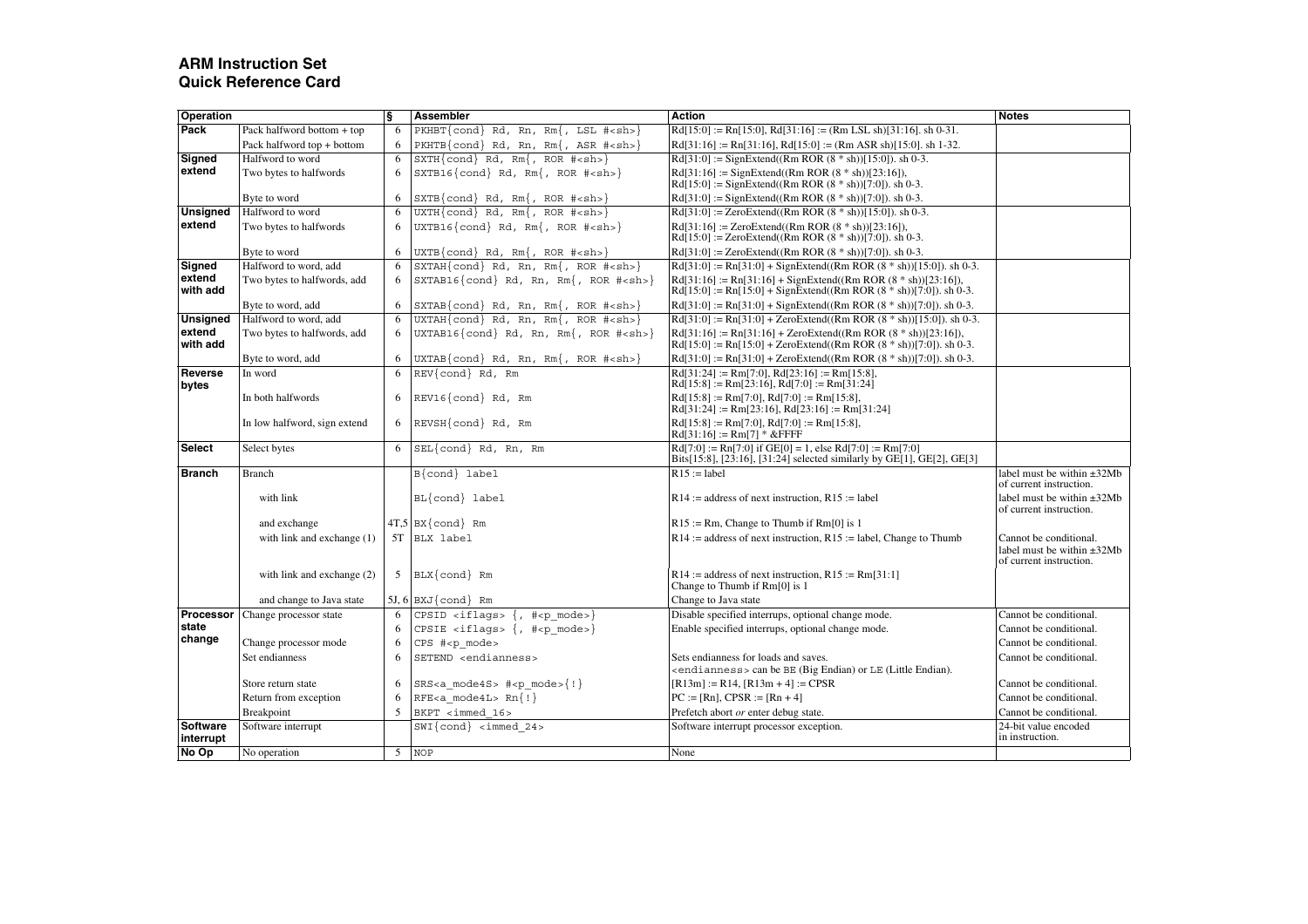| <b>Operation</b>      |                                            | ş              | <b>Assembler</b>                                                                 | <b>Action</b>                                                          | <b>Notes</b>                    |
|-----------------------|--------------------------------------------|----------------|----------------------------------------------------------------------------------|------------------------------------------------------------------------|---------------------------------|
| Load                  | Word                                       |                | $LDR{cond}$ Rd, <a mode2=""></a>                                                 | $Rd := [address]$                                                      | Rd must not be R15.             |
|                       | User mode privilege                        |                | $LDR{cond}T Rd$ , <a mode2p=""></a>                                              |                                                                        | Rd must not be R15.             |
|                       | branch $(\S 5T$ : and exchange)            |                | $LDR{cond}$ R15, <a mode2=""></a>                                                | $R15 := [address][31:1]$                                               |                                 |
|                       |                                            |                |                                                                                  | $(\S$ 5T: Change to Thumb if [address][0] is 1)                        |                                 |
|                       | <b>B</b> yte                               |                | $LDR{cond}B Rd,  mode2>$                                                         | $Rd := ZeroExtend[byte from address]$                                  | Rd must not be R15.             |
|                       | User mode privilege                        |                | $LDR{cond}BT Rd, $                                                               |                                                                        | Rd must not be R15.             |
|                       | signed                                     | $\overline{4}$ | $LDR{cond}SB Rd,  mode3>$                                                        | $Rd :=$ SignExtend [byte from address]                                 | Rd must not be R15.             |
|                       | Halfword                                   | 4              | $LDR{cond}$ $Rd$ , <a mode3=""></a>                                              | $Rd := ZeroExtent[halfword from address]$                              | Rd must not be R15.             |
|                       | signed                                     | $\overline{4}$ | $LDR{cond}SH Rd,  mode3>$                                                        | $Rd :=$ SignExtend[halfword from address]                              | Rd must not be R15.             |
|                       | Doubleword                                 | $5E*$          | $LDR{cond}D Rd,  mode3>$                                                         | $Rd := [address], R(d+1) := [address + 4]$                             | Rd must be even, and not R14.   |
| <b>Load multiple</b>  | Pop, or Block data load                    |                | $LDM{cond} < a$ mode4L> $Rn{!}, <$ reqlist-PC>                                   | Load list of registers from [Rn]                                       |                                 |
|                       | return (and exchange)                      |                | $LDM{cond} < a$ mode4L> $Rn{!}, <$ reqlist+PC>                                   | Load registers, $R15 := [address][31:1]$                               |                                 |
|                       |                                            |                |                                                                                  | $(\S$ 5T: Change to Thumb if [address][0] is 1)                        |                                 |
|                       | and restore CPSR                           |                | LDM{cond} <a mode4l=""> <math>Rn</math>{!}, <reqlist+pc></reqlist+pc></a>        | Load registers, branch (§ 5T: and exchange), CPSR := SPSR              | Use from exception modes only.  |
|                       | User mode registers                        |                | $LDM\{\text{cond}\}\text{ Rn, reglist-PC>^$                                      | Load list of User mode registers from [Rn]                             | Use from privileged modes only. |
| Soft preload          | Memory system hint                         | $5E*$          | PLD <a mode2=""></a>                                                             | Memory may prepare to load from address                                | Cannot be conditional.          |
| <b>Load exclusive</b> | Semaphore operation                        | 6              | $LDREX\{cond\}$ Rd, $[Rn]$                                                       | $Rd := [Rn]$ , tag address as exclusive access                         | Rd, Rn must not be R15.         |
|                       |                                            |                |                                                                                  | Outstanding tag set if not shared address                              |                                 |
| <b>Store</b>          | Word                                       |                | $STR{cond}$ $Rd$ , $ mode2>$                                                     | $[address] := Rd$                                                      |                                 |
|                       | User mode privilege                        |                | $STR{cond}T Rd, \le a mode2P$                                                    | $[address] := Rd$                                                      |                                 |
|                       | <b>Byte</b>                                |                | $STR\{cond\}B Rd, \text{ $                                                       | [address][7:0] := Rd[7:0]                                              |                                 |
|                       | User mode privilege                        |                | $STR\{cond\}$ BT Rd, <a mode2p=""></a>                                           | [address][7:0] := Rd[7:0]                                              |                                 |
|                       | Halfword                                   | $\overline{4}$ | $STR{cond}H Rd$ , <a mode3=""></a>                                               | [address][15:0] := Rd[15:0]                                            |                                 |
|                       | Doubleword                                 | $5E*$          | $STR{cond}$ $D$ Rd, <a mode3=""></a>                                             | [address] := Rd, [address + 4] := $R(d+1)$                             | Rd must be even, and not R14.   |
| <b>Store multiple</b> | Push, or Block data store                  |                | $STM\{\text{cond}\}$ <a mode4s=""> <math>Rn\{!\}</math>, <reqlist></reqlist></a> | Store list of registers to [Rn]                                        |                                 |
|                       | User mode registers                        |                | $STM\{\text{cond}\}\text{ mode4S> Rn\{\text{l}\}, \text{~creglist>}^*$           | Store list of User mode registers to [Rn]                              | Use from privileged modes only. |
|                       | <b>Store exclusive</b> Semaphore operation | 6              | STREX{cond} Rd, Rm, [Rn]                                                         | $[Rn] := Rm$ if allowed,<br>$Rd := 0$ if successful, else 1            | Rd, Rm, Rn must not be R15.     |
| Swap                  | Word                                       | 3              | $SWP{cond}$ Rd, Rm, $[Rn]$                                                       | temp := [Rn], [Rn] := Rm, Rd := temp                                   |                                 |
|                       | <b>Byte</b>                                | 3              | $SWP{cond}B Rd, Rm, [Rn]$                                                        | temp := $ZeroExtend([Rn][7:0]),$<br>$[Rn][7:0] := Rm[7:0], Rd := temp$ |                                 |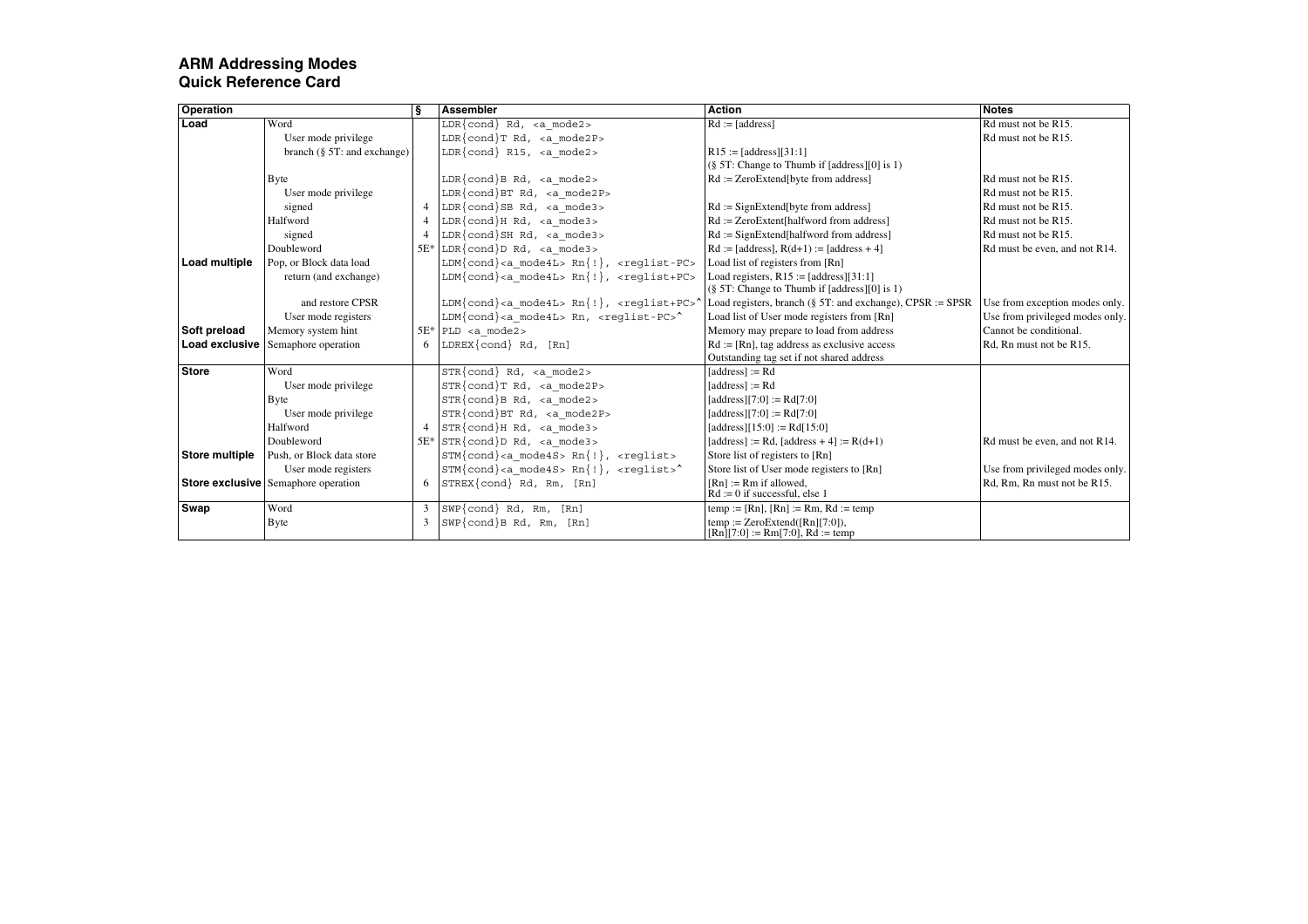| Addressing Mode 2 - Word and Unsigned Byte Data Transfer | <b>ARM</b> architecture versions |
|----------------------------------------------------------|----------------------------------|
|                                                          |                                  |

|              |                        | $\frac{1}{2}$                                               |                          |                                  |                                                              |         |                         |                           |  |
|--------------|------------------------|-------------------------------------------------------------|--------------------------|----------------------------------|--------------------------------------------------------------|---------|-------------------------|---------------------------|--|
| Pre-indexed  | Immediate offset       | $[Rn, #+/-immed 12]$ $\{! \}$                               |                          | $\boldsymbol{n}$                 | ARM architecture version $n$ and above.                      |         |                         |                           |  |
|              | Zero offset            | [Rn]                                                        | Equivalent to $[Rn, #0]$ | nT, nJ                           | T or J variants of ARM architecture version $n$ and above    |         |                         |                           |  |
|              | Register offset        | $[Rn, +/-Rm]$ $\{! \}$                                      |                          | M                                | ARM architecture version 3M, and 4 and above, except a       |         |                         |                           |  |
|              | Scaled register offset | $[Rn, +/-Rm, LSL #1]$   Allowed shifts 0-31                 |                          | nE                               | All E variants of ARM architecture version $n$ and above     |         |                         |                           |  |
|              |                        | $[Rn, +/-Rm, LSR +<>shift>](!) $ Allowed shifts 1-32        |                          | $nE^*$                           | E variants of ARM architecture version $n$ and above, excess |         |                         |                           |  |
|              |                        | $[\Rn, +/-Rm, ASR +<>shift>]{\{\n  \}}$ Allowed shifts 1-32 |                          | XS                               | XScale coprocessor instruction                               |         |                         |                           |  |
|              |                        | $[\Rn, +/-Rm, ROR +<>shift>]{\{! \} }$ Allowed shifts 1-31  |                          |                                  |                                                              |         |                         |                           |  |
|              |                        | $[Rn, +/-Rm, RRX]{ }$                                       |                          | <b>Flexible Operand 2</b>        |                                                              |         |                         |                           |  |
| Post-indexed | Immediate offset       | $[Rn]$ , #+/- <immed 12=""></immed>                         |                          | Immediate value                  |                                                              |         | # <immed 8r=""></immed> |                           |  |
|              | Register offset        | $\lceil Rn \rceil$ , $+/-Rm$                                |                          | Logical shift left immediate     |                                                              |         |                         | Rm, LSL # <shift></shift> |  |
|              | Scaled register offset | $[Rn]$ , $+/-Rm$ , LSL $\#$ <shift></shift>                 | Allowed shifts 0-31      | Logical shift right immediate    |                                                              |         |                         | Rm, LSR # <shift></shift> |  |
|              |                        | $[Rn]$ , $+/-Rm$ , LSR $\#$ <shift></shift>                 | Allowed shifts 1-32      | Arithmetic shift right immediate |                                                              |         |                         | Rm, ASR # <shift></shift> |  |
|              |                        | [Rn], +/-Rm, ASR # <shift></shift>                          | Allowed shifts 1-32      | Rotate right immediate           |                                                              |         |                         | Rm, ROR # <shift></shift> |  |
|              |                        | $[Rn]$ , $+/-Rm$ , ROR $#<$ shift>                          | Allowed shifts 1-31      | Register                         |                                                              | Rm      |                         |                           |  |
|              |                        | [Rn], +/-Rm, RRX                                            |                          | Rotate right extended            |                                                              | Rm, RRX |                         |                           |  |

#### **Addressing Mode 2 (Post-indexed only)**

| Post-indexed | Immediate offset | $[Rn]$ , #+/- <immed 12=""></immed>                                                             |                         |                       | Arithmetic shift right register | Rm, ASR Rs |  |
|--------------|------------------|-------------------------------------------------------------------------------------------------|-------------------------|-----------------------|---------------------------------|------------|--|
|              | Zero offset      | [Rn]                                                                                            | Equivalent to $[Rn]$ #0 | Rotate right register |                                 | Rm, ROR Rs |  |
|              | Register offset  | $[Rn]$ , $+/-Rm$                                                                                |                         |                       |                                 |            |  |
|              |                  | Scaled register offset $\lceil \text{Rn} \rceil$ , $+/-\text{Rm}$ , LSL $\# \le \text{shift} >$ | Allowed shifts 0-31     | <b>PSR</b> fields     | (use at least one suffix)       |            |  |
|              |                  | $[Rn]$ , $+/-Rm$ , LSR $\#$ <shift></shift>                                                     | Allowed shifts 1-32     | <b>Suffix</b>         | Meaning                         |            |  |
|              |                  | $[Rn]$ , $+/-Rm$ , ASR $\#$ <shift></shift>                                                     | Allowed shifts 1-32     | c                     | Control field mask byte         |            |  |
|              |                  | $[Rn]$ , $+/-Rm$ , ROR $\#$ <shift></shift>                                                     | Allowed shifts 1-31     |                       | Flags field mask byte           |            |  |
|              |                  | $[Rn]$ , $+/-Rm$ , RRX                                                                          |                         | s                     | Status field mask byte          |            |  |
|              |                  |                                                                                                 |                         |                       |                                 |            |  |

#### **Addressing Mode 3 - Halfword, Signed Byte, and Doubleword Data Transfer**

| Pre-indexed  | Immediate offset | $[Rn, #+/-<\text{immed } 8>]\{!\}$ |                          | <b>Condition Field</b> |                                     |       |
|--------------|------------------|------------------------------------|--------------------------|------------------------|-------------------------------------|-------|
|              | Zero offset      | [Rn]                               | Equivalent to $[Rn, #0]$ | <b>Mnemonic</b>        | <b>Description</b>                  | De    |
|              | Register         | $[Rn, +/-Rm]$ $\{! \}$             |                          | EQ                     | Equal                               | Equal |
| Post-indexed | Immediate offset | $[Rn]$ , #+/- <immed 8=""></immed> |                          | NE                     | Not equal                           | Not e |
|              | Register         | $[Rn]$ , $+/-Rm$                   |                          | CS<br>HS               | Carry Set / Unsigned higher or same | Great |

|                    | Addressing Mode 4 - Multiple Data Transfer |            |                         |
|--------------------|--------------------------------------------|------------|-------------------------|
| <b>Block load</b>  |                                            | Stack pop  |                         |
| IΑ                 | Increment After                            | <b>FD</b>  | Full Descending         |
| IΒ                 | Increment Before                           | ED.        | <b>Empty Descending</b> |
| DA                 | Decrement After                            | FA         | Full Ascending          |
| DB                 | Decrement Before                           | EA         | <b>Empty Ascending</b>  |
| <b>Block store</b> |                                            | Stack push |                         |
| ΙA                 | Increment After                            | <b>FA</b>  | <b>Empty Ascending</b>  |
| IΒ                 | Increment Before                           | FA         | Full Ascending          |
| DA                 | Decrement After                            | ED.        | <b>Empty Descending</b> |
| DB                 | Decrement Before                           | FD         | Full Descending         |

|              | Addressing Mode 5 - Coprocessor Data Transfer | <b>Processor Modes</b>                    |                       |    | Prefixes for Parallel Instructions |    |                                            |
|--------------|-----------------------------------------------|-------------------------------------------|-----------------------|----|------------------------------------|----|--------------------------------------------|
| Pre-indexed  | Immediate offset                              | $[Rn, #+/-]\{!\}$                         |                       |    | User                               | S  | Signed arithmetic modulo 2 <sup>°</sup> or |
|              | Zero offset                                   | 「Rn                                       | Equivalent to [Rn,#0] |    | <b>FIO</b> Fast Interrupt          | Q  | Signed saturating arithmetic               |
| Post-indexed | Immediate offset                              | [Rn]<br>, $\#$ +/- <immed 8*4=""></immed> |                       |    | <b>IRO</b> Interrupt               | SH | Signed arithmetic, halving resure          |
| Unindexed    | No offset                                     | ${8-bit copro. option}$<br>[Rn]           |                       | 10 | Supervisor                         |    | Unsigned arithmetic modulo 2 <sup>o</sup>  |

|                  | lode 2 - Word and Unsigned Byte Data Transfer                                                                                                                                                                                                                                                                                                                                                                          |                          |        | <b>ARM</b> architecture versions                                            |  |  |  |
|------------------|------------------------------------------------------------------------------------------------------------------------------------------------------------------------------------------------------------------------------------------------------------------------------------------------------------------------------------------------------------------------------------------------------------------------|--------------------------|--------|-----------------------------------------------------------------------------|--|--|--|
| Immediate offset | $\lceil \lceil \text{Rn}, \pm \rangle - \text{sumed } 12 \rangle \rceil \rceil$                                                                                                                                                                                                                                                                                                                                        |                          | n      | ARM architecture version $n$ and above.                                     |  |  |  |
| Zero offset      | [Rn]                                                                                                                                                                                                                                                                                                                                                                                                                   | Equivalent to $[Rn, #0]$ | nT, nJ | $\Gamma$ or J variants of ARM architecture version <i>n</i> and above.      |  |  |  |
| Register offset  | $[\text{Rn}, +/-\text{Rm}] \{ : \}$                                                                                                                                                                                                                                                                                                                                                                                    |                          | M      | ARM architecture version 3M, and 4 and above, except xM variants.           |  |  |  |
|                  | Scaled register offset $\left[ \text{Rn}, +/ - \text{Rm}, \text{LSL} \right]$ $\left[ \text{Rn} \right]$ $\left[ \text{Rn} \right]$                                                                                                                                                                                                                                                                                    |                          | nE     | All E variants of ARM architecture version $n$ and above.                   |  |  |  |
|                  | $\lceil \text{Rn}, + \text{/ -Rm}, \text{LSR } \nexists$ = $\text{Rn}$ = $\lceil \cdot \rceil$ = $\lceil \cdot \rceil$ = $\lceil \cdot \rceil$ = $\lceil \cdot \rceil$ = $\lceil \cdot \rceil$ = $\lceil \cdot \rceil$ = $\lceil \cdot \rceil$ = $\lceil \cdot \rceil$ = $\lceil \cdot \rceil$ = $\lceil \cdot \rceil$ = $\lceil \cdot \rceil$ = $\lceil \cdot \rceil$ = $\lceil \cdot \rceil$ = $\lceil \cdot \rceil$ |                          | $nE^*$ | E variants of ARM architecture version $n$ and above, except $xP$ variants. |  |  |  |
|                  | $\lceil \text{Rn}, + \rangle - \text{Rm}, \text{ASR } \nexists \text{shift>} \{ \cdot \} \text{} \}$                                                                                                                                                                                                                                                                                                                   |                          | XS     | XScale coprocessor instruction                                              |  |  |  |

#### **Flexible Operand 2**

| Immediate offset           | $[Rn]$ , #+/- <immed 12=""></immed>                                    |                         | Immediate value                  | # <i>immed</i> 8r>        |                     |
|----------------------------|------------------------------------------------------------------------|-------------------------|----------------------------------|---------------------------|---------------------|
| Register offset            | $[Rn]$ , $+/-Rm$                                                       |                         | Logical shift left immediate     | Rm, LSL # <shift></shift> | Allowed shifts 0-31 |
|                            | Scaled register offset $\lceil Rn \rceil$ , $+/-Rm$ , LSL $\#<$ shift> | Allowed shifts 0-31     | Logical shift right immediate    | Rm, LSR # <shift></shift> | Allowed shifts 1-32 |
|                            | $[Rn]$ , $+/-Rm$ , LSR $\#$ <shift></shift>                            | Allowed shifts 1-32     | Arithmetic shift right immediate | Rm, ASR # <shift></shift> | Allowed shifts 1-32 |
|                            | $[Rn]$ , $+/-Rm$ , ASR $\#$ <shift></shift>                            | Allowed shifts 1-32     | Rotate right immediate           | Rm, ROR # <shift></shift> | Allowed shifts 1-31 |
|                            | $[Rn]$ , $+/-Rm$ , ROR $\#$ <shift></shift>                            | Allowed shifts 1-31     | Register                         | Rm                        |                     |
|                            | $[Rn]$ , $+/-Rm$ , RRX                                                 |                         | Rotate right extended            | Rm, RRX                   |                     |
|                            |                                                                        |                         | Logical shift left register      | Rm, LSL Rs                |                     |
| lode 2 (Post-indexed only) |                                                                        |                         | Logical shift right register     | Rm, LSR Rs                |                     |
| Immediate offset           | $[Rn]$ , #+/- <immed 12=""></immed>                                    |                         | Arithmetic shift right register  | Rm, ASR Rs                |                     |
| Zero offset                | [Rn]                                                                   | Equivalent to $[Rn]$ #0 | Rotate right register            | Rm, ROR Rs                |                     |
|                            |                                                                        |                         |                                  |                           |                     |

| [Rn], +/-Rm, LSL # <shift></shift> | Allowed shifts 0-31 | <b>PSR</b> fields | (use at least one suffix)        |                  |
|------------------------------------|---------------------|-------------------|----------------------------------|------------------|
| [Rn], +/-Rm, LSR # <shift></shift> | Allowed shifts 1-32 | <b>Suffix</b>     | Meaning                          |                  |
| [Rn], +/-Rm, ASR # <shift></shift> | Allowed shifts 1-32 | $\sim$            | Control field mask byte          | <b>PSR[7:0]</b>  |
| [Rn], +/-Rm, ROR # <shift></shift> | Allowed shifts 1-31 |                   | Flags field mask byte            | PSR[31:24]       |
| $[Rn]$ , $+/-Rm$ , $RRX$           |                     |                   | Status field mask byte           | PSR[23:16]       |
|                                    |                     | 75.               | <b>Extension field mask byte</b> | <b>PSR[15:8]</b> |

| e-indexed                                 | Immediate offset        | $[Rn, #+/-<\text{immed } 8>](!)$   |                         |                       | <b>Condition Field</b>              |                                     |                                      |  |
|-------------------------------------------|-------------------------|------------------------------------|-------------------------|-----------------------|-------------------------------------|-------------------------------------|--------------------------------------|--|
|                                           | Zero offset             | [Rn]                               |                         | Equivalent to [Rn,#0] | <b>Mnemonic</b>                     | <b>Description</b>                  | <b>Description (VFP)</b>             |  |
|                                           | Register                | $[Rn, +/-Rm]$ $\{! \}$             |                         |                       | EQ                                  | Equal                               | Equal                                |  |
| st-indexed                                | Immediate offset        | $[Rn]$ , #+/- <immed 8=""></immed> |                         |                       | NΕ                                  | Not equal                           | Not equal, or unordered              |  |
|                                           | Register                | $[Rn]$ , $+/-Rm$                   |                         |                       | HS<br>CS                            | Carry Set / Unsigned higher or same | Greater than or equal, or unordered  |  |
|                                           |                         |                                    |                         |                       | LO<br>CC                            | Carry Clear / Unsigned lower        | Less than                            |  |
| Idressing Mode 4 - Multiple Data Transfer |                         |                                    |                         | MI                    | Negative                            | Less than                           |                                      |  |
| <b>Block load</b><br>Stack pop            |                         |                                    | PL                      | Positive or zero      | Greater than or equal, or unordered |                                     |                                      |  |
| IΑ                                        | <b>Increment After</b>  | FD                                 | Full Descending         |                       | VS                                  | Overflow                            | Unordered (at least one NaN operand) |  |
| IΒ                                        | <b>Increment Before</b> | ED                                 | <b>Empty Descending</b> |                       | VC                                  | No overflow                         | Not unordered                        |  |
| DA                                        | Decrement After         | FA                                 | Full Ascending          |                       | HI                                  | Unsigned higher                     | Greater than, or unordered           |  |
| DB                                        | Decrement Before        | EA                                 | <b>Empty Ascending</b>  |                       | $_{\rm LS}$                         | Unsigned lower or same              | Less than or equal                   |  |
| <b>Block store</b>                        |                         | <b>Stack push</b>                  |                         |                       | GE                                  | Signed greater than or equal        | Greater than or equal                |  |
| IΑ                                        | Increment After         | <b>F.A</b>                         | <b>Empty Ascending</b>  |                       | LT                                  | Signed less than                    | Less than, or unordered              |  |
| IΒ                                        | <b>Increment Before</b> | FA                                 | Full Ascending          |                       | GT                                  | Signed greater than                 | Greater than                         |  |
| DA                                        | Decrement After         | ED                                 | <b>Empty Descending</b> |                       | LE                                  | Signed less than or equal           | Less than or equal, or unordered     |  |
| DВ                                        | Decrement Before        | FD                                 | Full Descending         |                       | AL                                  | Always (normally omitted)           | Always (normally omitted)            |  |

| <b>Coprocessor Data Transfer</b> |                                               |                       |  | <b>Processor Modes</b> |                           | <b>Prefixes for Parallel Instructions</b> |                                                                  |
|----------------------------------|-----------------------------------------------|-----------------------|--|------------------------|---------------------------|-------------------------------------------|------------------------------------------------------------------|
| te offset                        | $[Rn, #+/-<\text{immed } 8*4>]\{!\}$          |                       |  | 16                     | User                      | S                                         | Signed arithmetic modulo $2^8$ or $2^{16}$ , sets CPSR GE bits   |
| set                              | [Rn]                                          | Equivalent to [Rn,#0] |  |                        | <b>FIO</b> Fast Interrupt |                                           | Signed saturating arithmetic                                     |
| te offset                        | $[Rn]$ , #+/- <immed <math="">8*4&gt;</immed> |                       |  | 18                     | <b>IRO</b> Interrupt      | SH                                        | Signed arithmetic, halving results                               |
|                                  | $[Rn]$ , $\{8-\text{bit copro. option}\}$     |                       |  | 19                     | Supervisor                |                                           | Unsigned arithmetic modulo $2^8$ or $2^{16}$ , sets CPSR GE bits |
|                                  |                                               |                       |  | 23                     | Abort                     | <b>UO</b>                                 | Unsigned saturating arithmetic                                   |
|                                  |                                               |                       |  | 27                     | Undefined                 | UH                                        | Unsigned arithmetic, halving results                             |
|                                  |                                               |                       |  | 31                     | System                    |                                           |                                                                  |